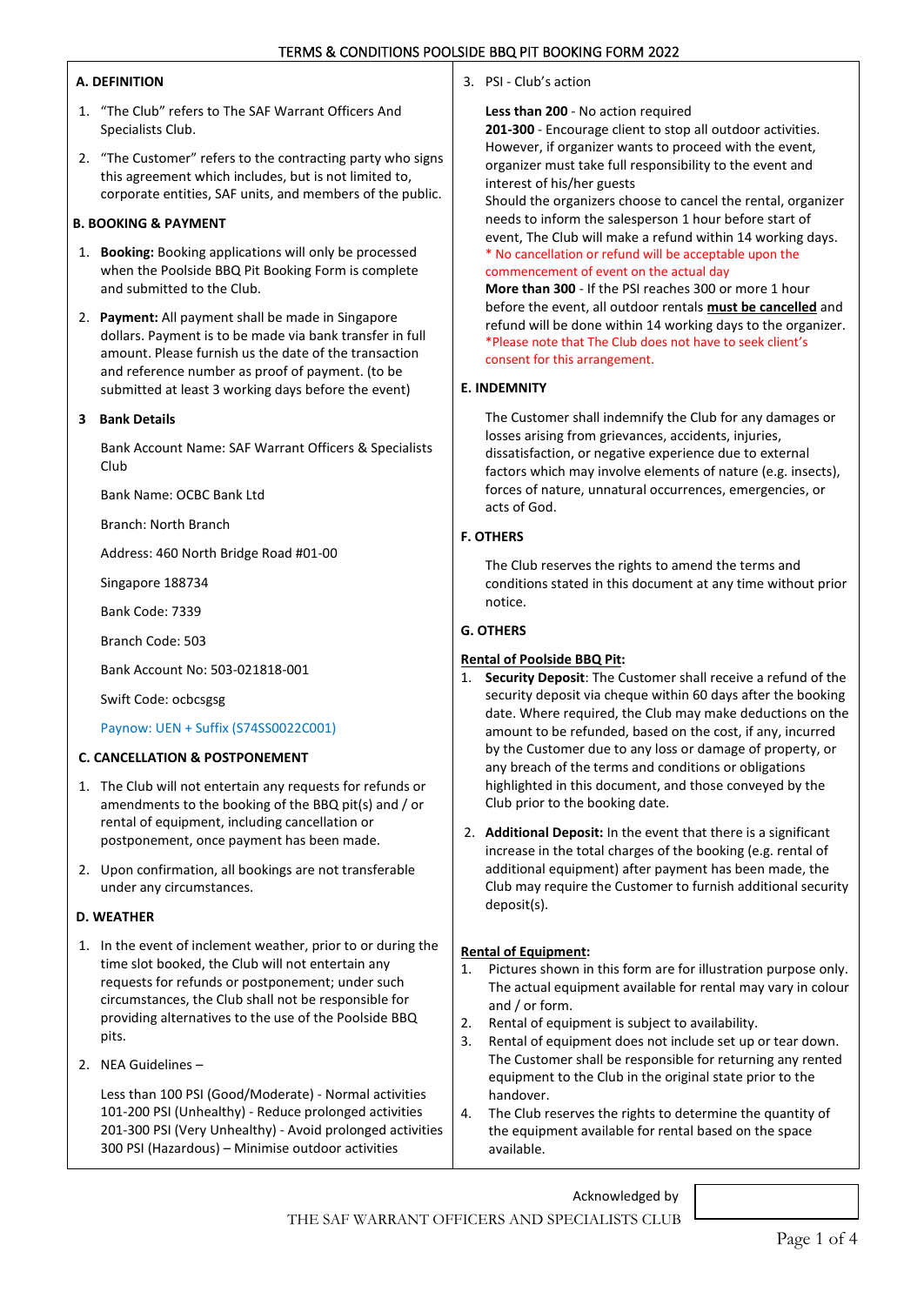- 1. The Customer is required to conclude his / her event and handover the BBQ pit(s) to the club by 1600hrs or 2200hrs, depending on the chosen time slot. No time extension is allowed.
- 2. The maximum number of guests shall not exceed 15 persons for Pit 1 and Pit 2 respectively and 30 persons for Pit 3.
- 3. The Customer is responsible for maintaining the cleanliness of the BBQ pits, wash basins, and common area. With the exception of hot charcoal, all litter is to be disposed of in the rubbish bins provided. If the rubbish bins are full, the Customer shall use his / her own garbage bags to store any litter and leave them next to the rubbish bins.
- 4. The washing of utensils shall be confined to the washing point of the BBQ pit; washing is not allowed in any other areas (e.g. toilet). The Customer shall ensure that the basins at the BBQ pit(s) are clear of all rubbish and measures are taken to ensure that the basins are fully functional at all times (e.g. taps are not damaged, basins are not choked, etc.)
- 5. Deductions will be made from the refundable security deposit should the Customer fail to maintain the cleanliness of the BBQ pit(s), wash basins, and common area. In the event that there are damages made to the property or equipment of the Club (e.g. electric grill, tables, chairs), additional charges will be imposed for replacement and rectification efforts.
- 6. In the event that the electric grill at Pit 3 breaks down, a portable gas grill will be offered to the Customer as replacement. Any requests for refunds will not be entertained for the unavailability of the electric grill.
- 7. All activities are to be restricted to the vicinity of the assigned BBQ pit(s). Any forms of loud music, excessive noise, or sound amplification equipment are prohibited. The Customer shall be responsible for maintaining control over the noise level of his / her activities, and take measures to avoid causing any disturbance, or be a nuisance to other visitors in the club.
- 8. The Customer is responsible for the conduct and behaviour of his / her guests, and shall ensure they maintain an acceptable level of noise and orderliness, and observe the rules and regulations of the Club at all times.
- 9. BBQ equipment and materials, such as charcoal, fire starters, tongs, and wire meshes will not be provided by the club.
- 10. The setting up of tables, chairs or food line outside of the BBQ pit(s) area, or any structure or obstructive objects (e.g. tents, marquees, etc.) hired by the client is strictly prohibited. In addition to the rental of bbq pit and refundable deposit paid, a fee of \$100.00nett would be imposed for non-compliance. (refer to picture attached)
- 11. Each BBQ pit comes with only 2 sets of tables and 4 chairs set at designated point which is subject to availability (on a first come first served basis). Do not remove these tables and chairs set.
- 12. Food, drinks, utensils, or BBQ equipment are not allowed to be brought near the swimming pool areas.
- 13. No pets are allowed in the vicinity of the BBQ pit(s) and the surrounding area.
- 14. Rental of tables and chairs from external sources is not allowed. Should there be a need for tables and chairs, the Customer shall approach the Sales & Marketing department for rental, and submit full payment at least 3 working days prior to the booking date.
- 15. The Club reserves the rights to take appropriate actions, as it deems fit, against anyone found to have infringed the rules and regulations of the Club, or the terms and conditions stated in this document. Such actions include immediate stoppage of all activities, evicting the Customer or guests deemed to have behaved in a disorderly manner or cause excessive disturbance to other visitors in the club, and cancellation of the booking without refund.
- 16. In accordance with the regulations of the Ministry of Environment, smoking is not permitted in the vicinity of the BBQ pits and swimming pool. Smoking is permitted at designated smoking areas within the club.
- 17. Should an external caterer be engaged, client must be responsible and ensure caterer removed the foodline upon completion of the rental session.
- 18. The food line shall be set only be established within the designated BBQ pit area. The management reserves the right to remove or charge the client for any food set-up that is not established within the designated location
- 19. The Club reserves the rights to amend the terms and conditions stated in this document at any time without prior notice.

Acknowledged by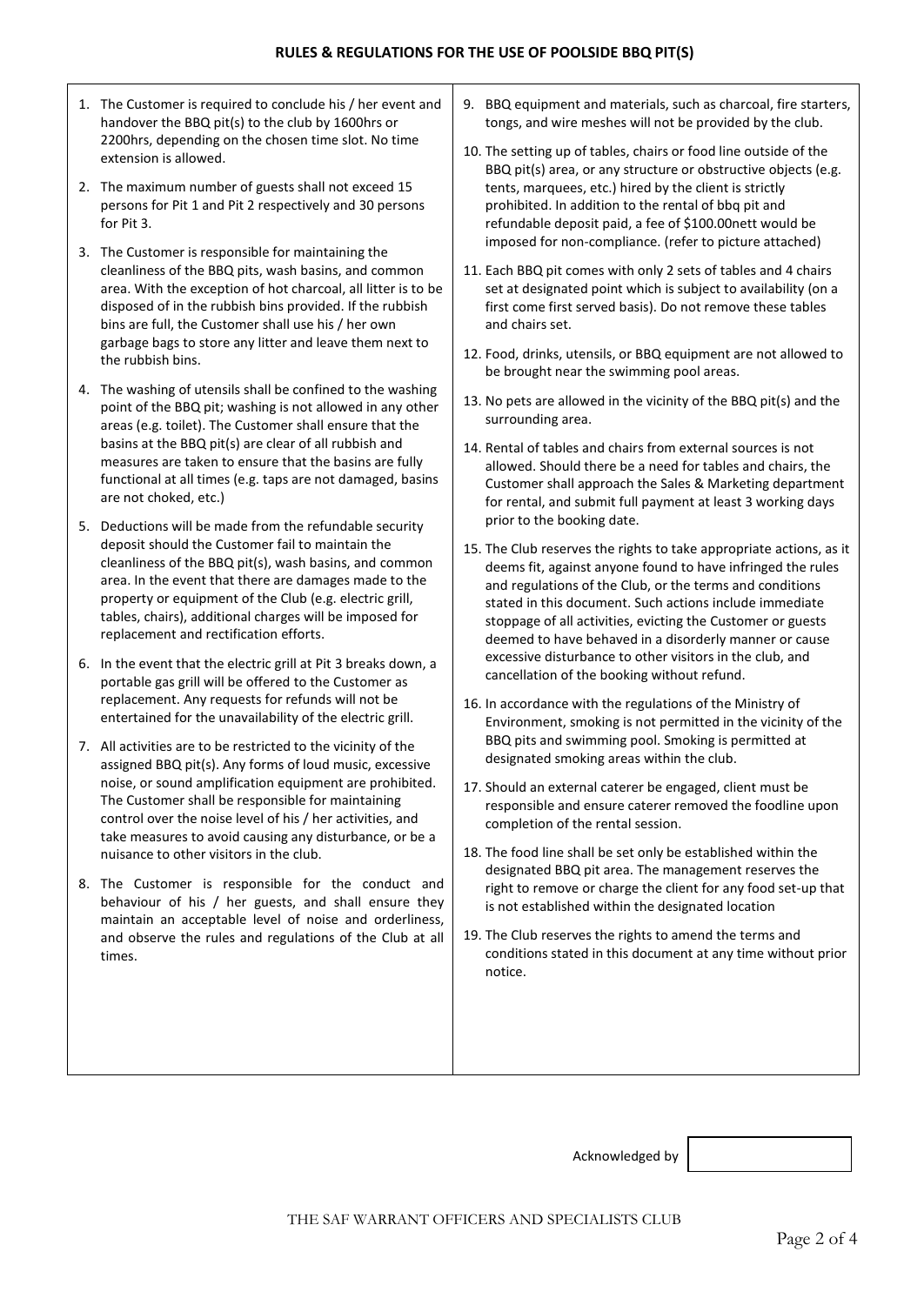

THE SAF WARRANT OFFICERS AND SPECIALISTS CLUB